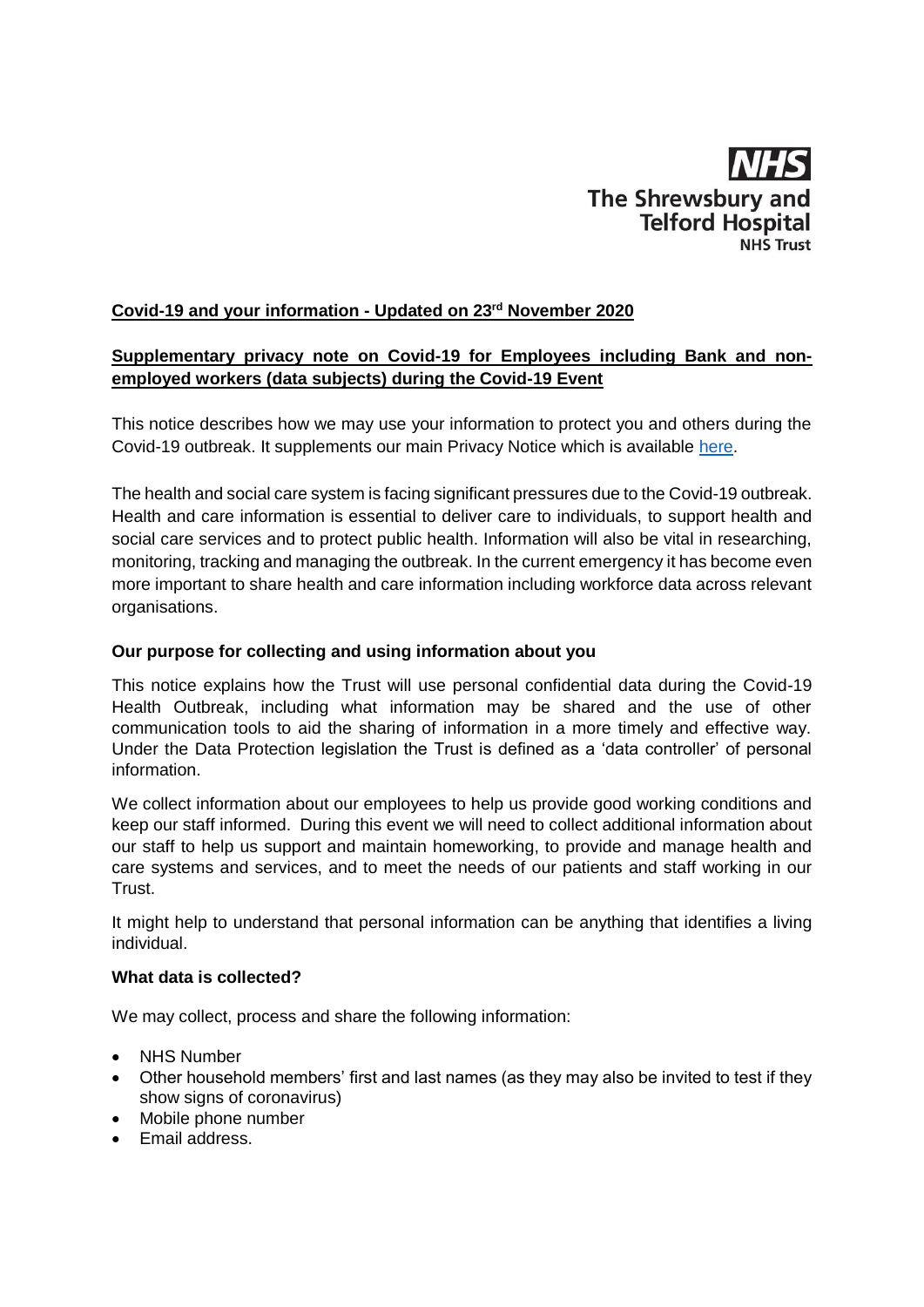The below information is also used in conjunction with the above. This information is already held by us in your HR file.

- First and last name
- Date of birth
- Sex
- Address (including postcode)
- National Insurance Number

## **Our legal basis for processing**

Existing law which allows confidential staff information to be used and shared appropriately and lawfully in a public health emergency is being used during this outbreak. Using this law the Secretary of State has required health organisations to share confidential staff information to respond to the Covid-19 outbreak. Any information used or shared during the Covid-19 outbreak will be limited to the period of the outbreak unless there is another legal basis to use the data.

The General Data Protection Regulation (GDPR) allows health data to be used as long as one of the conditions, under both Article 6 Lawfulness of processing and Article 9 special categories of personal data, are met. Therefore, we have identified our legal basis for processing data as:

- Article 6 (1)(b) necessary for the performance of a contract to which the data subject is party
- Article 6 (1)(d) in order to protect the vital interests of the data subject or of another natural person
- Article 6 (1)(e ) the performance of a task carried out in the public interest or in the exercise of official authority vested in the us
- Article 9 (2) (h) the management of healthcare systems and services
- Article 9 (2) (i) for reasons of public interest in the area of public health to protect against serious cross-border threats to health

The Control of Patient Information Notice (COPI) Regulations 2002 will also apply to some data processing activities. Further information here: [COPI Notice](https://digital.nhs.uk/coronavirus/coronavirus-covid-19-response-information-governance-hub/control-of-patient-information-copi-notice)

#### **Why is this data collected?**

- Performing ID verification
- Processing your covid test
- Returning your results to you
- Sharing your results with governmental health bodies (see below) to inform local planning and responses to coronavirus
- Sharing results with Public Health England to help plan and respond to coronavirus
- Undertaking quality assurance of the testing process, for example clinical process assurance
- Analysis to support operational decisions.

Where possible, your test result will be linked to your GP record. This will be done by NHS Digital and this will enable your GP to be informed of your test result without you needing to do anything.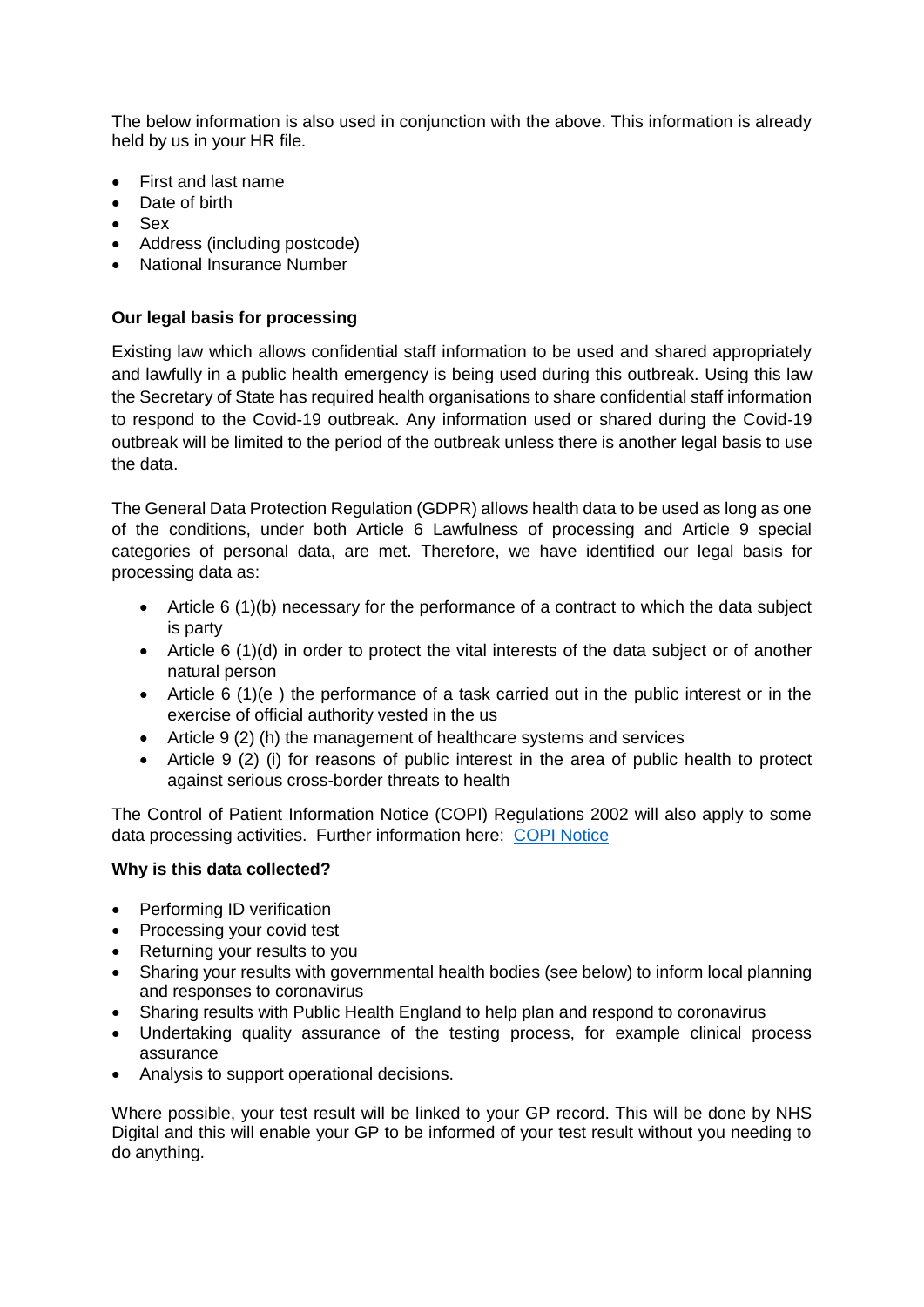### **How will your information be used?**

A Covid-19 purpose includes but is not limited to the following:

- To support homeworking e.g. contact numbers
- Workforce contingency planning such as staff redeployment, staff with health conditions and those with caring responsibilities for dependents
- homeworking and or self-isolation details e.g. start and end date
- Flu and Covid-19 Vaccination Programme

### **Who the data is shared with**

The Trust may be required to share the your personal and health related information e.g. covid test result, to allow for greater understanding of COVID-19 and risks to public health, trends in COVID-19 and such risks, and controlling and preventing the spread of COVID-19 and such risks. Recipients of your data may include the following.

- Public Health England.
- NHS England and NHS Improvement.
- NHS Digital.
- Your GP.

## **Keeping your information safe and secure**

Our staff are trained to handle your information correctly and protect your privacy and keep your information secure. We aim to maintain high standards and regularly check and report on how we are doing. Staff working in the Trust can only access information when authorised to do so, when it's relevant or on a need to know basis. Where we fall below acceptable standards we investigate and report serious incidents to the Information Commissioner's Office (ICO). Everyone working in the NHS signs up to the NHS code of confidentiality.

It is essential that during the Covid-19 outbreak that health and social care professionals and corporate staff are able to talk to each other. We will need to share appropriate information about the people who are working in the Trust. We may adopt different ways of working during this event such as mobile messaging, video conferencing, etc. We will follow national and local guidance and take all reasonable steps to ensure that we manage information appropriately.

#### **Retention**

Information will only be retained in accordance with NHS guidance for the purposes of this event. It will then be deleted or we will revert back to using your information for our normal processing arrangements as outlined in our main [Privacy Notice](https://www.sath.nhs.uk/working-with-us/hr/policies/) which can be viewed on the Website.

#### **Incident Reporting**

We will report, manage and investigate incidents in accordance with Trust Policies and notify the Department of Health and Information Commissioners Office, without undue delay, of any serious incidents.